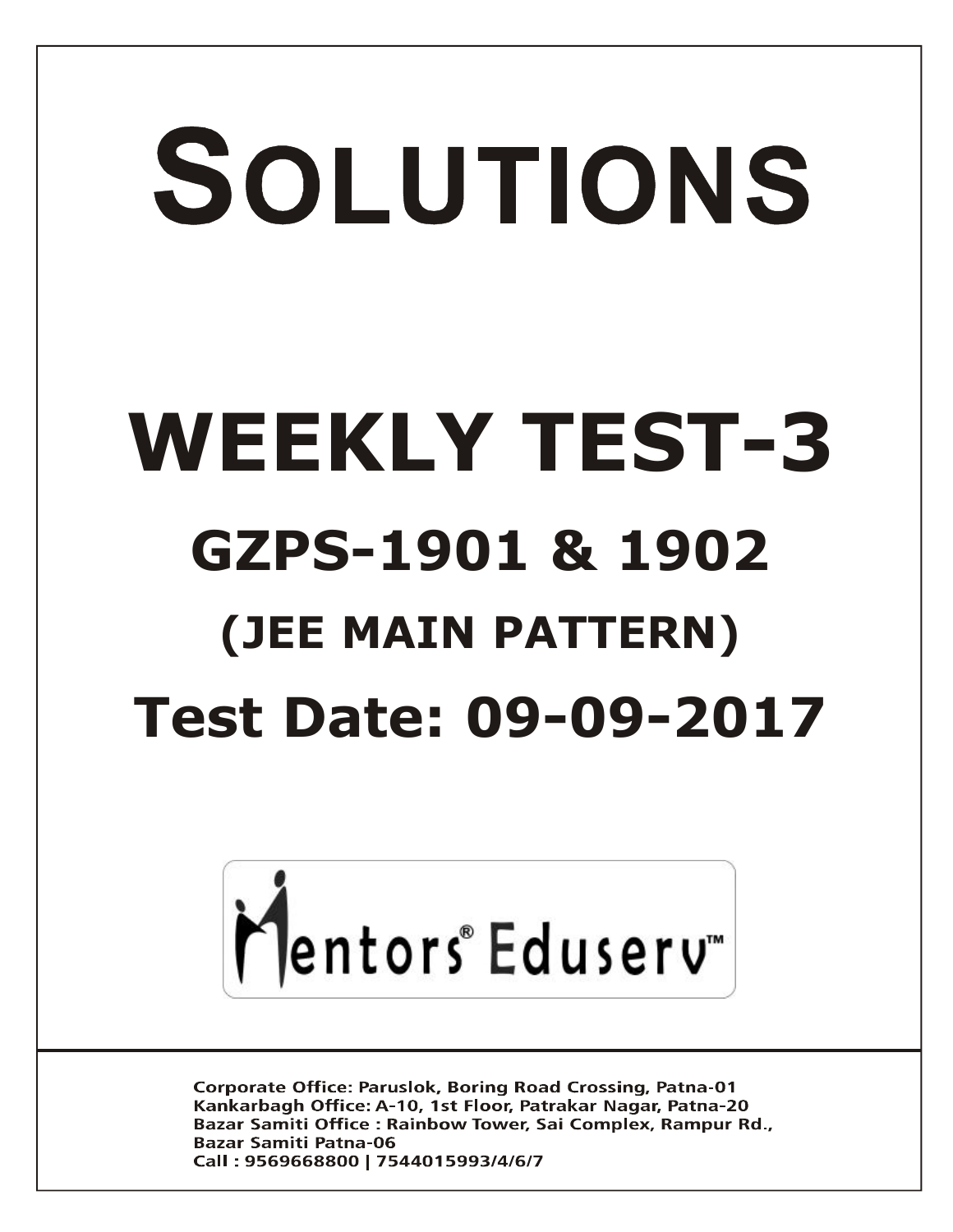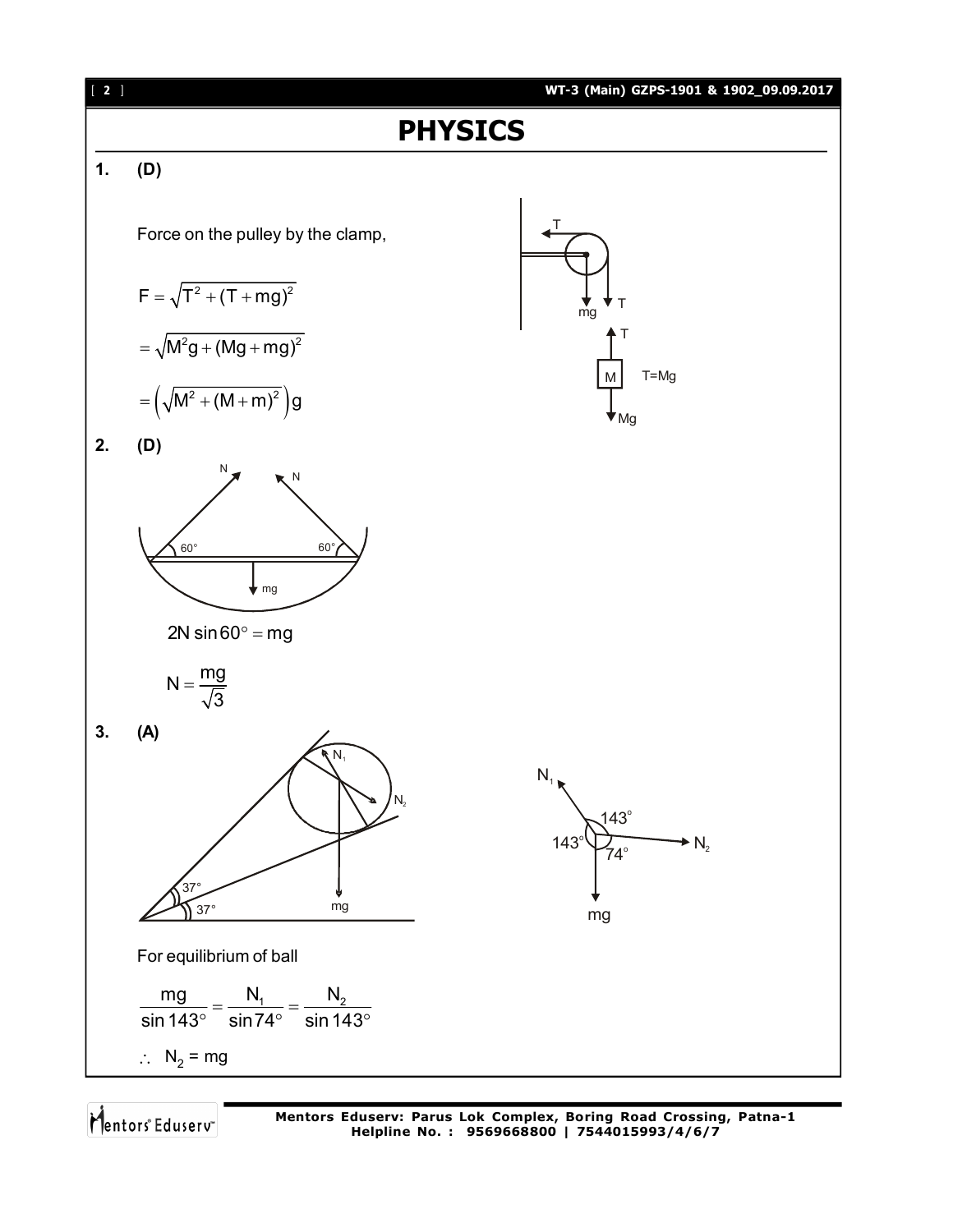## **WT-3 (Main) GZPS-1901 & 1902\_09.09.2017** [ **3** ]

**4. (C)**





 $\overline{2}$  T<sub>1</sub> = mg 1  $\overline{2}$  T sin  $\theta = \frac{5}{2}$  mg

$$
T_1=\frac{mg}{\sqrt{2}}
$$

T cos  $\theta = \frac{1}{6}$  mg 2

2

 $tan \theta = 5$ 

$$
\theta = \tan^{-1}(5)
$$

# **5. (A)**

 $y = x + \frac{1}{x} + 2$ x

on diff. w.r.t x

$$
\frac{dy}{dx} = 1 - \frac{1}{x^2}
$$

# **6. (A)**

$$
y = x \ln x
$$

$$
\frac{dy}{dx} = x \cdot \frac{1}{x} + \ln x
$$

$$
= (1 + \ln x)
$$

Mentors Eduserv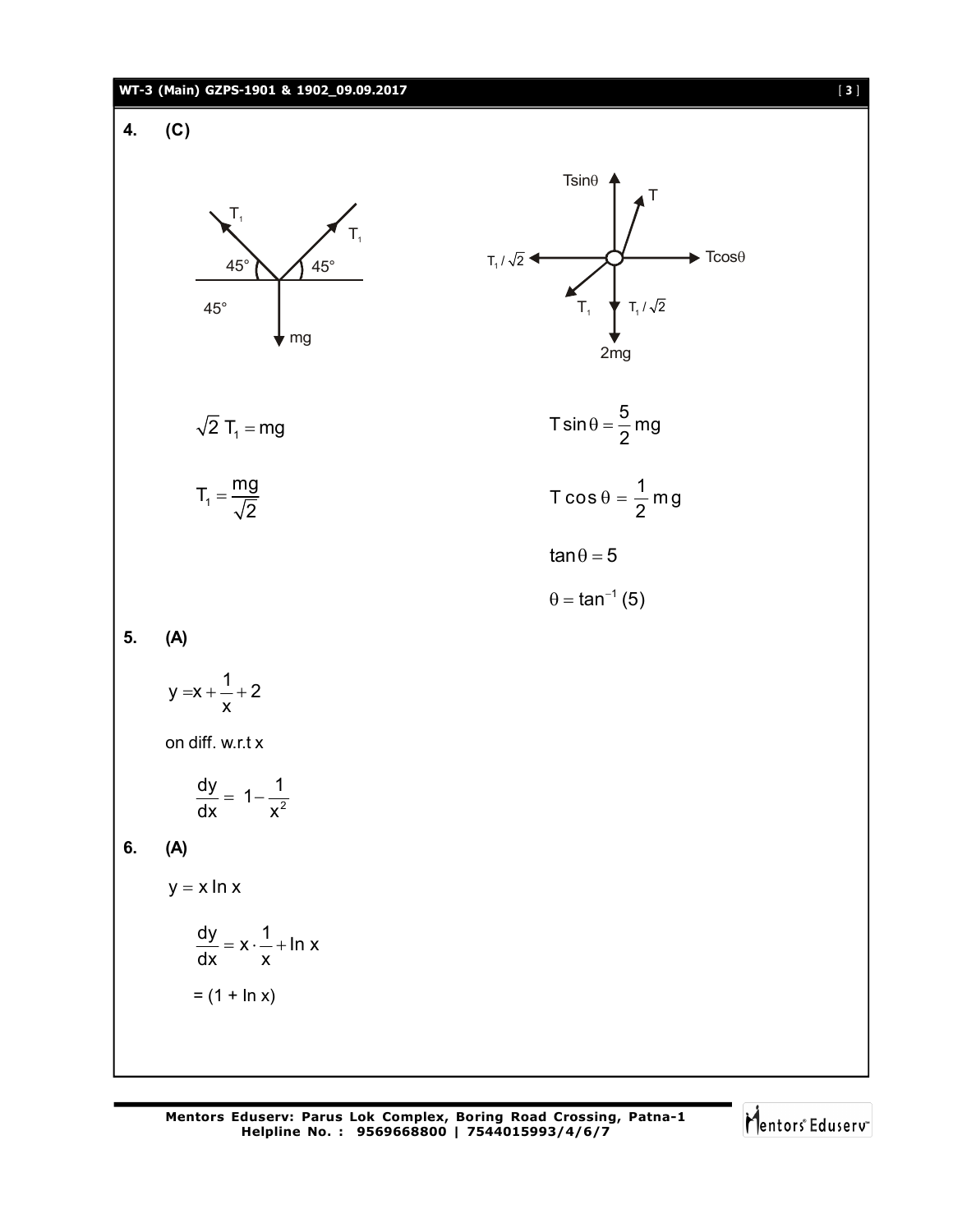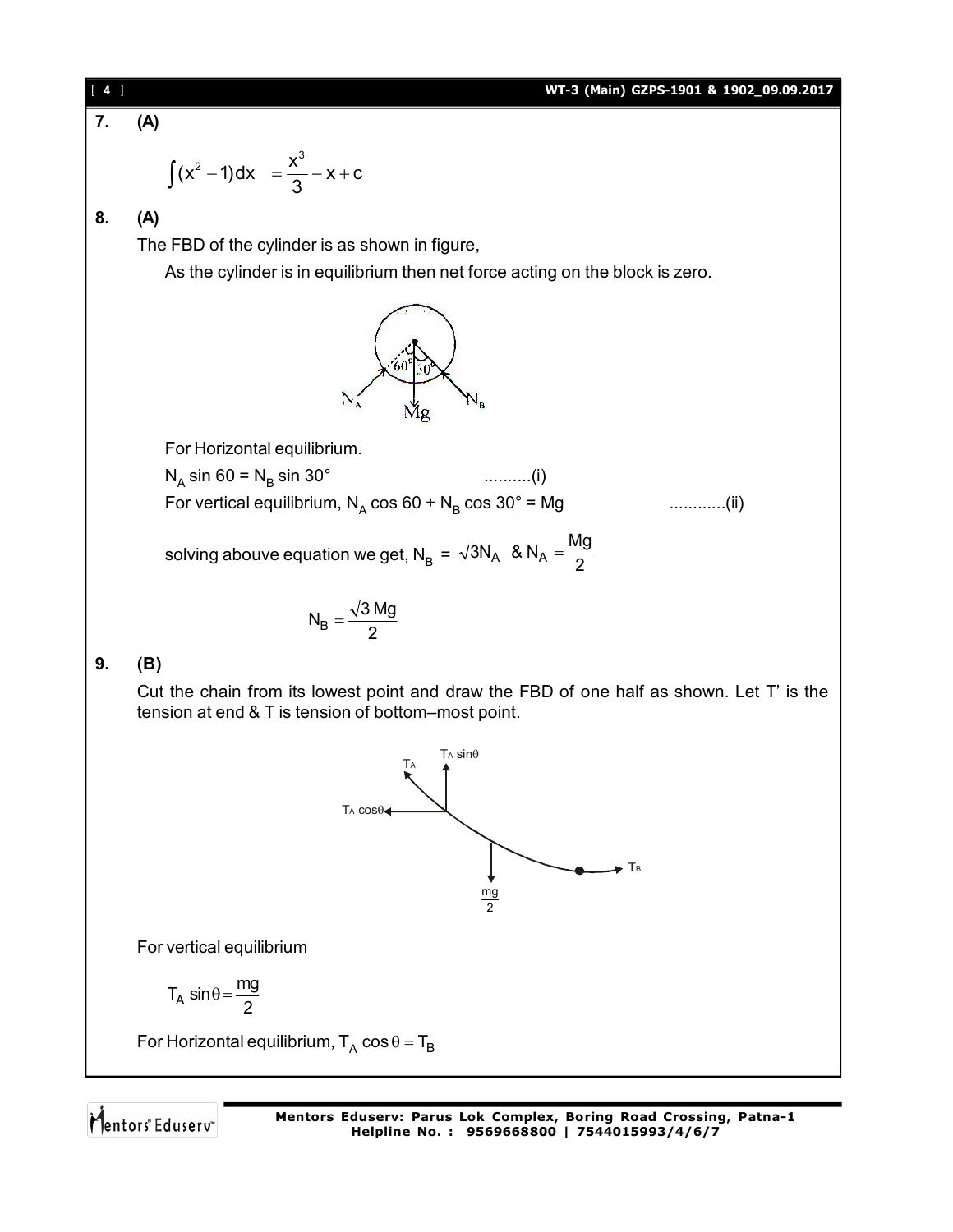#### **WT-3 (Main) GZPS-1901 & 1902\_09.09.2017** [ **5** ]

 $T_B = \frac{mg \cot \theta}{2}$ 2  $\Rightarrow$  T<sub>B</sub> =  $\frac{mgcot \theta}{2}$ **10. (A)**  $\vec{u} = \vec{a} - (\vec{a} \cdot \vec{b})\vec{b}$  $\vec{u} \cdot \vec{b} = \vec{a} \cdot \vec{b} - (\vec{a} \cdot \vec{b}) \mid \vec{b} \mid^2 = 0$  $\vec{u} \perp \vec{b}$  $\vec{v} = \vec{a} \times \vec{b} = \vec{u} \times \vec{b}$  $|\vec{v}| = |\vec{u}|$ **11. (B) 12. (B)**  $\therefore$  sin x + cos x =  $\sqrt{2}$ on squaring  $\Rightarrow$   $\sin^2 x + \cos^2 x + 2\sin x \cos x = 2$ sin2x 1 ............(1) and  $\frac{1}{\sin^6 x + \cos^6 x} = \frac{1}{1-3\sin^2 x \cos^2 x}$ 1 1  $\sin^6 x + \cos^6 x$  1-3sin<sup>2</sup> xcos<sup>2</sup> x  $=\frac{1}{2}$  = - $-\frac{3}{4}$  sin<sup>2</sup> 2x  $1-\frac{3}{4}(1)^2$ 1 1  $1 - \frac{3}{4} \sin^2 2x \quad 1 - \frac{3}{4}$ (1)  $4 \t\t 4$ using  $eq<sup>n</sup>$ ........ (1)  $=\frac{1}{2}$  = 4 - $\frac{4}{\sqrt{2}} = 4$  $4 - 3$ **13. (C)**  $y = \sqrt{3} + x^2$  $=$  $+ x^2$ dy x dx  $\sqrt{3} + x^2$  $+ x<sup>2</sup>$ ) – - $=\frac{\sqrt{3}+}{\sqrt{3}+2}$  $\ddag$  $\overline{z_1}$   $x^2$  $2V \times 2 \times 2$ 2  $(2 + v^2)$  $\overline{(3+x^2)} - \frac{x}{\sqrt{3-x^2}}$  $\frac{d^2y}{dx^2} - \frac{1}{2} \frac{\sqrt{3} + x^2}{2}$ dx<sup>2</sup>  $(3 + x^2)$  $=\frac{3+x^2-x^2}{(2-x^2)^{3/2}}= (x + x^2)^{3/2}$   $(3 + x)$ 2  $\sqrt{2}$  $2\frac{3}{2}$   $(2 + \sqrt{2})^{3/2}$  $3 + x^2 - x^2$  3  $(3+x^2)^{3/2}$   $(3+x^2)^{3/2}$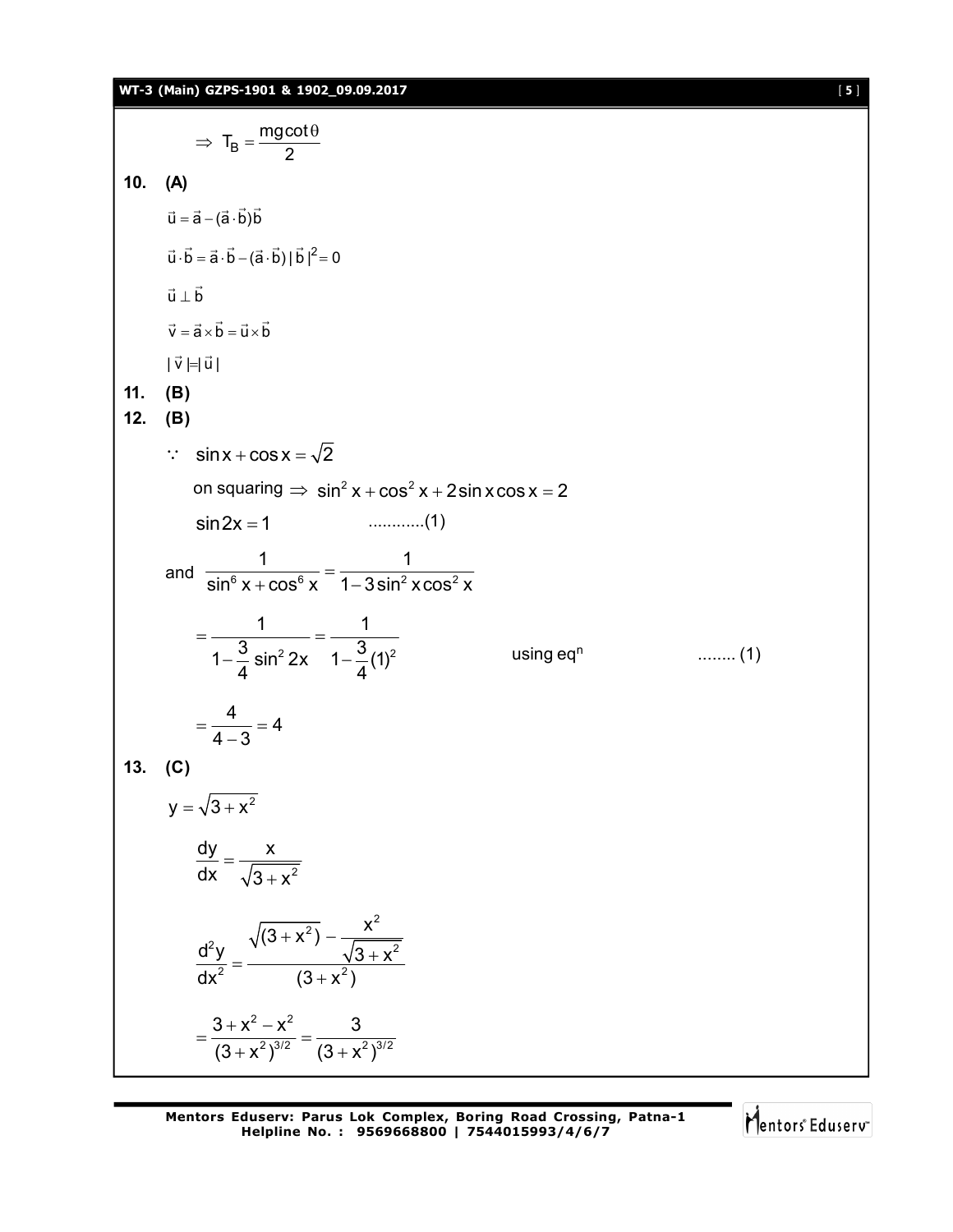[ **6** ] **WT-3 (Main) GZPS-1901 & 1902\_09.09.2017**

$$
\left(\frac{d^2y}{dx^2}\right) = \frac{3}{(3+6)^{3/2}} = \frac{3}{27}
$$
\n
$$
\frac{1}{\frac{d^2y}{dx^2}} = 9
$$
\n14. (A)\n
$$
y = \frac{x^3}{3} - \frac{5}{2}x^2 + 6x + 4
$$
\n
$$
\frac{dy}{dx} = x^2 - 5x + 6
$$
 ......(1)\nif  $x^2 - 5x + 6 = 0$   
\n $x = 2, 3$   
\nAgain diff. (1)\n
$$
\frac{d^2y}{dx^2} = 2x - 5
$$
\nat  $x = 2$ \n
$$
\frac{d^2y}{dx^2} = -1 < 0
$$
\nso maximum at  $x = 2$ .\n15. (A)\n
$$
\int_{1}^{2} ydx = \text{area under the graph} = \frac{1}{2} \times 2 \times 1 = 1
$$
\n16. (D)\n
$$
T_1 - 50 - 40 = 0
$$
\n
$$
T_1 = 90N
$$
\n17. (D)\n
$$
\theta = \frac{\phi}{2}
$$
\n18. (C)\n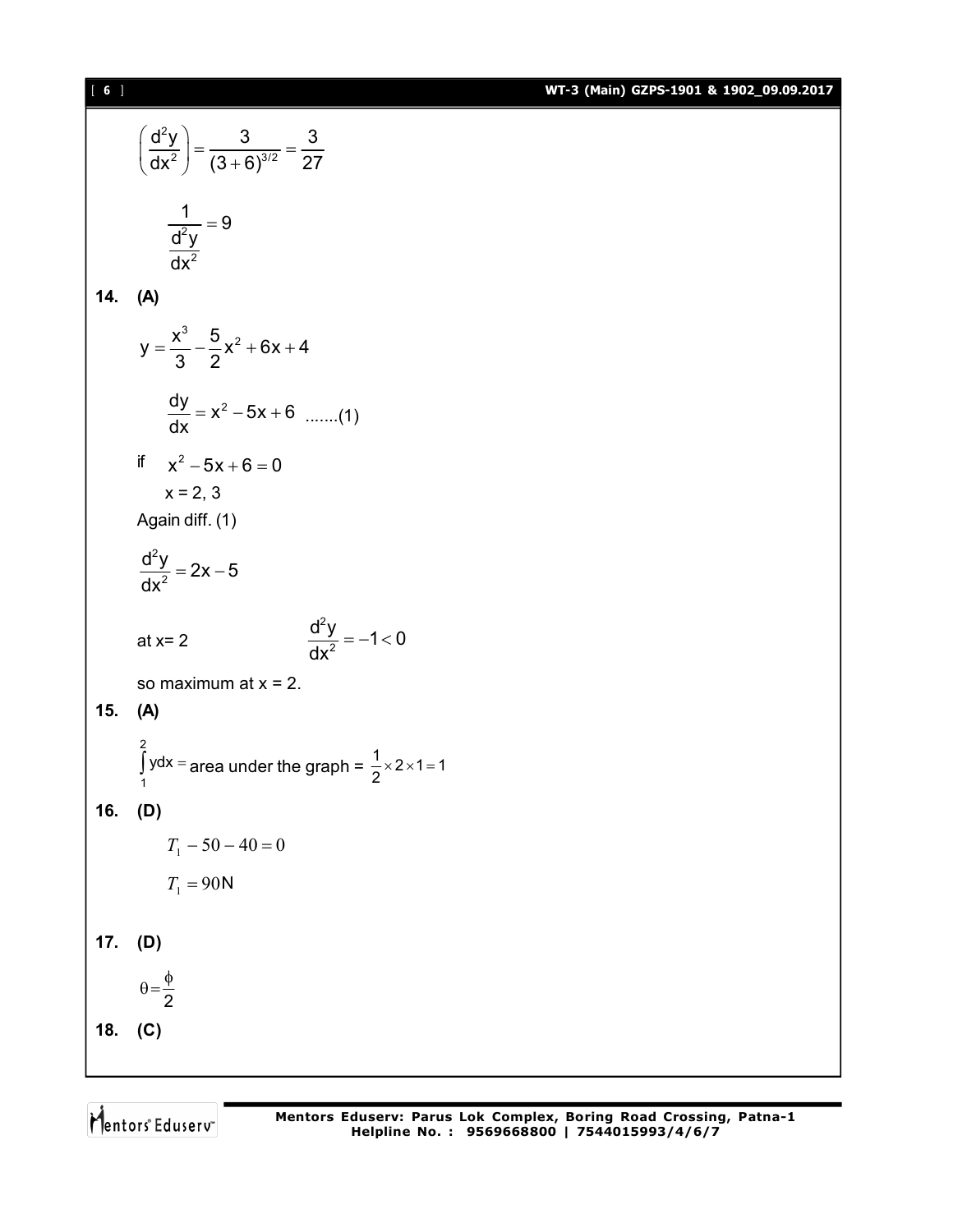# **WT-3 (Main) GZPS-1901 & 1902\_09.09.2017** [ **7** ]

19. (D)  
\n
$$
2\sqrt{10+x^2} = \sqrt{20 + (4x-2)^2}
$$
\n
$$
40 + 4x^2 = 20 + 16x^2 + 4
$$
\n
$$
12x^2 - 16x - 16 = 0
$$
\n
$$
x = \frac{4 \pm \sqrt{16 + 48}}{6} = 2, \frac{-2}{3}
$$
\n20. (D)  
\n
$$
-\left[\frac{\cos 2x}{2}\right]_0^{\frac{\pi}{6}}
$$
\n
$$
= \frac{1}{2}(\frac{1}{2}-1) = \frac{1}{4}
$$
\n21. (B)  
\nput  $t = 1 + x^2 \Rightarrow dt = 2x dx$   
\n
$$
\frac{1}{2} \int \frac{dt}{t} = \frac{1}{2} \ln t + C = \ln \sqrt{1 + x^2} + C
$$
\n22. (C)  
\nRemember  $\vec{a} \times (\vec{b} \times \vec{c}) = \vec{b} (\vec{a} \cdot \vec{c}) - \vec{c} (\vec{a} \cdot \vec{b})$   
\nThis is called the vector triple product.  
\nUsing above,  
\n $\hat{i} \times (\hat{i} \times \vec{a}) = \hat{i} (\hat{i} \cdot \vec{a}) - \hat{a} (\hat{i} \cdot \hat{i}) = \hat{i} (\hat{i} \cdot \vec{a}) - \vec{a}$   
\n $\hat{j} \times (\hat{j} \times \vec{a}) = \hat{j} (\hat{j} \cdot \vec{a}) - \vec{a} (\hat{j} \cdot \hat{j}) = \hat{j} (\hat{j} \cdot \vec{a}) - \vec{a}$   
\n $\hat{k} \times (\hat{k} \times \vec{a}) = \hat{k} (\hat{k} \cdot \vec{a}) - \vec{a} (\hat{k} \cdot \hat{k}) = \hat{k} (\hat{k} \cdot \vec{a}) - \vec{a}$   
\n $\therefore \quad \hat{i} \times (\hat{i} \times \vec{a}) + \hat{j} (\hat{j} \times \vec{a}) + \hat{k} \times (\hat{k} \times \vec{a})$   
\n $= \hat{i} (\hat{i} \cdot \vec{a}) + \hat{j} (\hat{j} \cdot \vec{a}) + \hat{k} (\hat{k} \cdot \vec{a}) - 3\vec{a}$ ...(i)  
\nSince,  $\vec$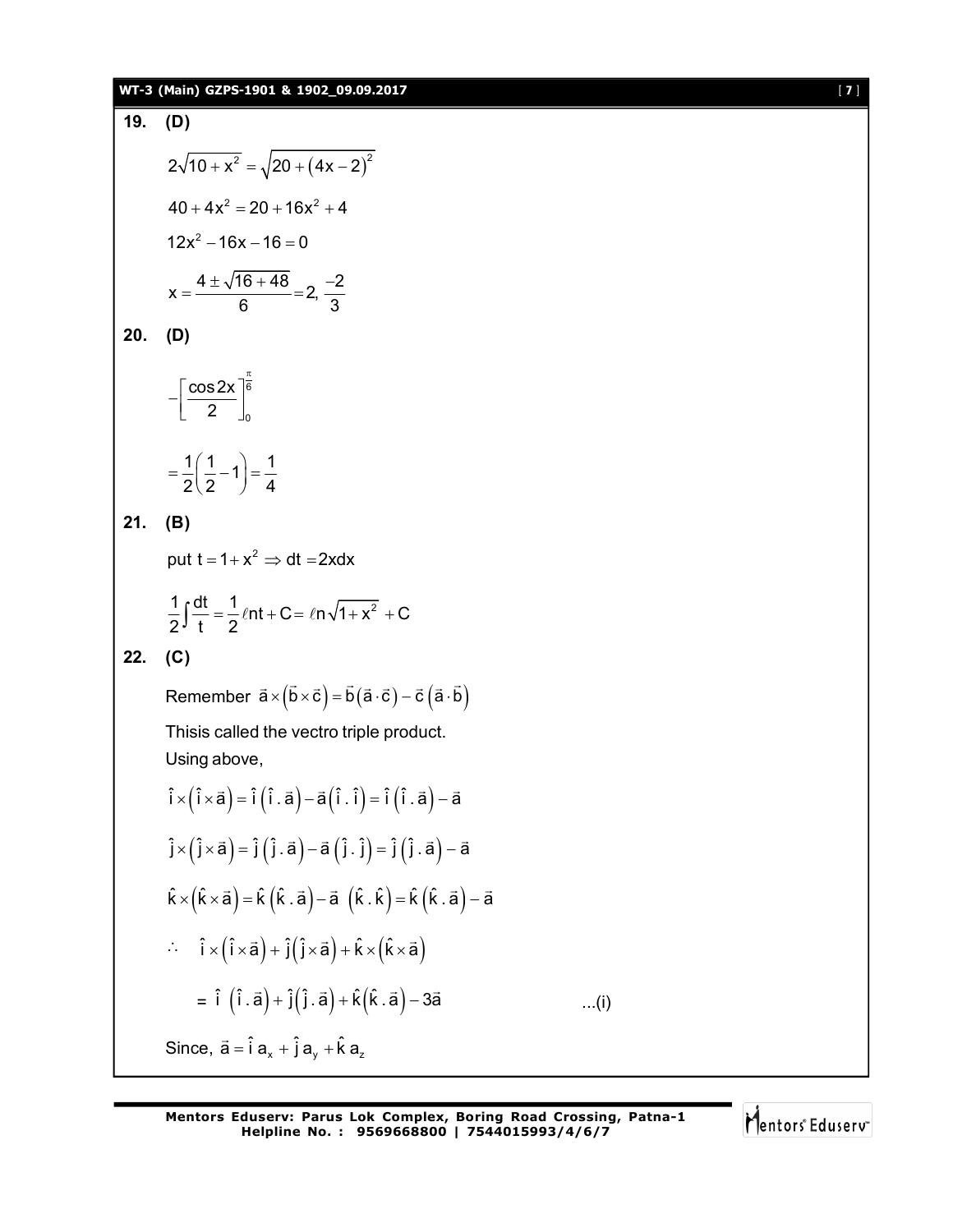| 8 <sup>1</sup> | <b>WT-3 (Main) GZPS-1901</b>                                                                                                                                          |
|----------------|-----------------------------------------------------------------------------------------------------------------------------------------------------------------------|
|                | and $a_x = \hat{i} \cdot \vec{a}$ ; $a_y = \hat{j} \cdot \vec{a}$ ; $a_z = \hat{k} \cdot \vec{a}$                                                                     |
|                | $\therefore \quad \hat{i}(\hat{i} \times \hat{a}) + \hat{j}(\hat{j} \cdot \hat{a}) + \hat{k}(\hat{k} \cdot \hat{a}) = \hat{i}a_x + \hat{j}a_y + \hat{k}a_z = \hat{a}$ |
|                | on putting in eq. (i) we get                                                                                                                                          |
|                | $\hat{i} \times (\hat{i} \times \vec{a}) + \hat{j} \times (\hat{j} \times \vec{a}) + \hat{k} \times (\hat{k} \times \vec{a}) = \vec{a} - 3\vec{a} = -2\vec{a}$        |
| 23.            | (A)                                                                                                                                                                   |
|                | $\vec{s} = 75\hat{i} + 30\sqrt{2}\hat{i} - 30\sqrt{2}\hat{i} + 20\hat{i}$                                                                                             |
|                | distance,                                                                                                                                                             |
|                | $s = \sqrt{(75+30\sqrt{2})^2 + (20-30\sqrt{2})^2}$                                                                                                                    |
|                | $=\sqrt{75^2+30^2 \times 2+2 \times 75 \times 30 \sqrt{2}+20^2+30^2 \times 2-2 \times 20 \times 30 \sqrt{2}}$                                                         |
|                | $=\sqrt{5625+1800+400+1800+2\times30\sqrt{2}\times55}$                                                                                                                |
|                | $=\sqrt{9625}+4620$                                                                                                                                                   |
|                | $=\sqrt{14245}$                                                                                                                                                       |
|                | $=120$ km                                                                                                                                                             |
| 24.            | (A)                                                                                                                                                                   |
|                | $R^2 = P^2 + Q^2 + 2PQ\cos\theta$                                                                                                                                     |
|                | $(P\sqrt{10})^2 = (2P)^2 + (\sqrt{2}P)^2 + 2 \times 2P \times \sqrt{2}P \cos \theta$                                                                                  |
|                | $10P^2 = 4P^2 + 2P^2 + 4\sqrt{2}P^2 \cos \theta$                                                                                                                      |
|                | or $4\sqrt{2}P^2 \cos\theta = 4P^2$                                                                                                                                   |
|                | $\cos \theta = \frac{1}{\sqrt{2}}$                                                                                                                                    |
|                | $\theta = 45^{\circ}$                                                                                                                                                 |
| 25.            | (A)                                                                                                                                                                   |
|                | $\cos \theta = \frac{\vec{A} \cdot \vec{B}}{AB}$                                                                                                                      |

Mentors<sup>e</sup> Eduserv<sup>-</sup>

[ **8** ] **WT-3 (Main) GZPS-1901 & 1902\_09.09.2017**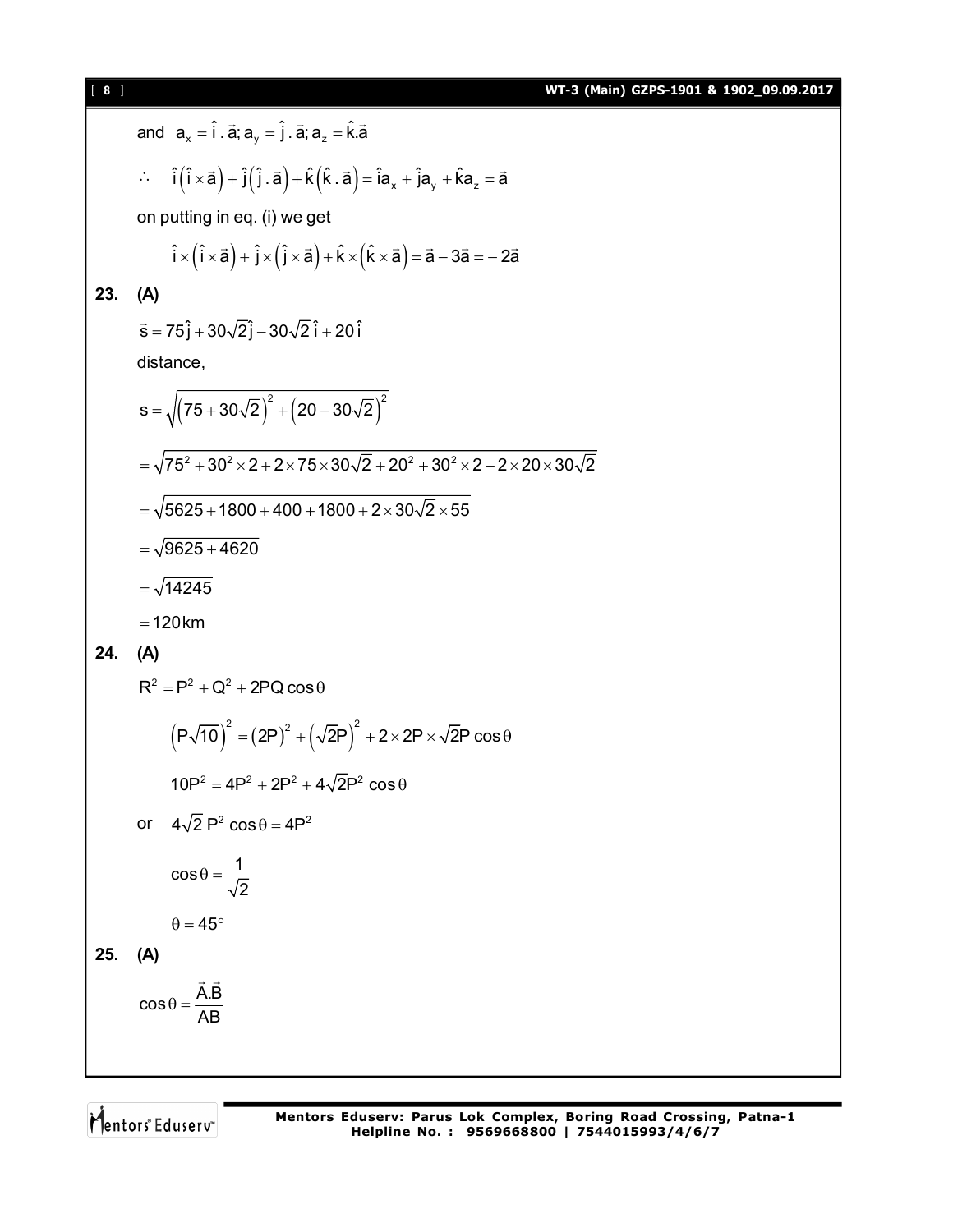# **WT-3 (Main) GZPS-1901 & 1902\_09.09.2017** [ **9** ]

$$
= \frac{3 \times 6 + 4 \times 8 + 5 \times 10}{\sqrt{(3)^2 + (4)^2 + (5)^2} \times \sqrt{(6)^2 + (8)^2 + (10)^2}}
$$
\n
$$
= \frac{100}{\sqrt{50} \times \sqrt{200}}
$$
\n
$$
= \frac{100}{5\sqrt{2} \times 10\sqrt{2}} = 1
$$
\n
$$
\theta = \cos^{-1} \sqrt{1} = 0^{\circ}
$$
\n26. (C)\n
$$
\tan\left(\frac{\theta}{2}\right) = \frac{B \sin \theta}{A + B \cos \theta}
$$
\n
$$
\frac{\pi}{B}
$$
\n
$$
\frac{\sin\left(\frac{\theta}{2}\right)}{\pi}
$$
\nor\n
$$
\frac{\sin\left(\frac{\theta}{2}\right)}{\cos\left(\frac{\theta}{2}\right)} = \frac{2B \sin\left(\frac{\theta}{2}\right) \cos\left(\frac{\theta}{2}\right)}{A + B \cos \theta}
$$
\nor\n
$$
A + B \cos \theta = 2B \cos^2 \frac{\theta}{2}
$$
\nor\n
$$
A + B \left(2 \cos^2 \frac{\theta}{2} - 1\right) = 2B \cos^2 \frac{\theta}{2}
$$
\nor\n
$$
A = B
$$
\n27. (B)\nIn the vector diagram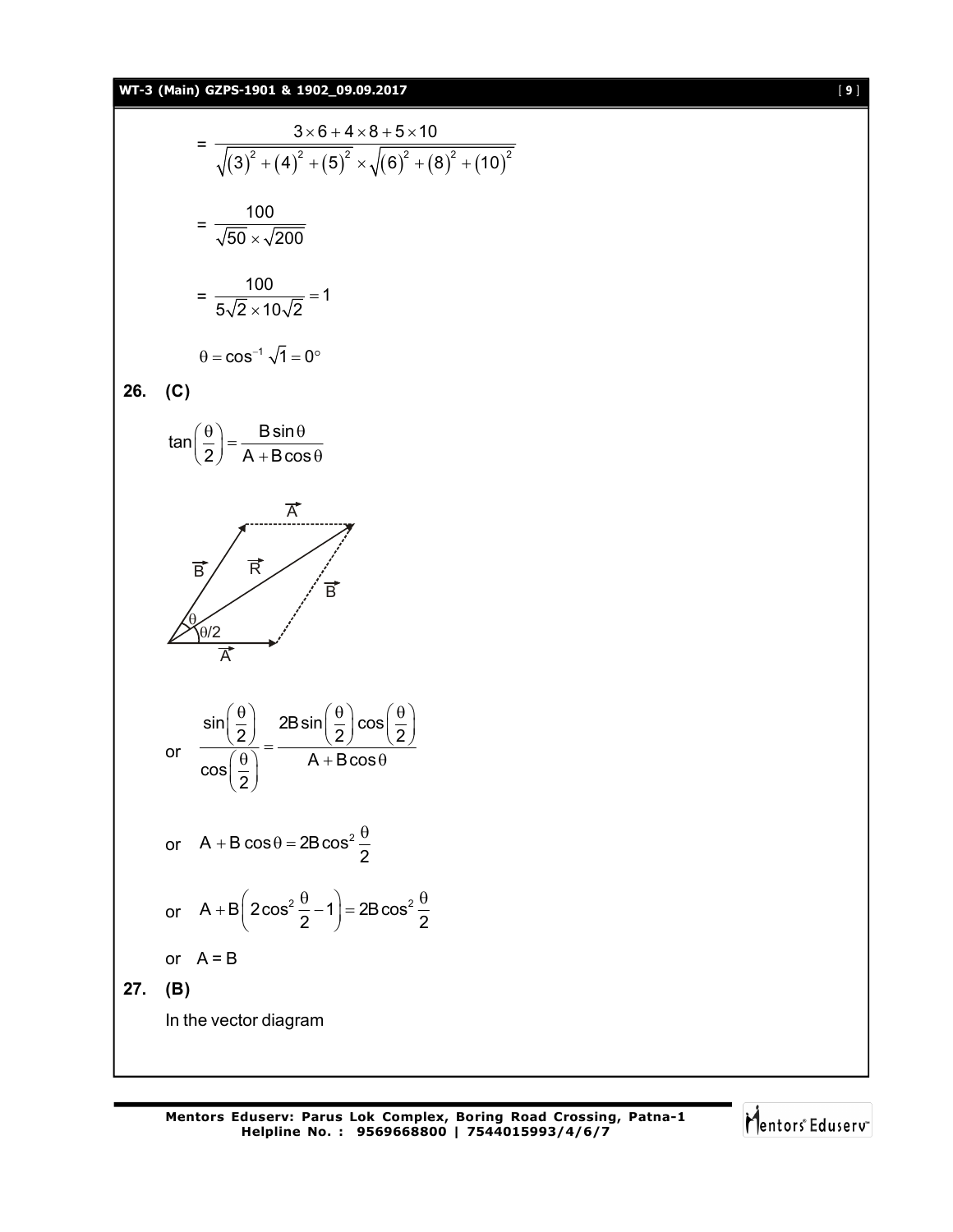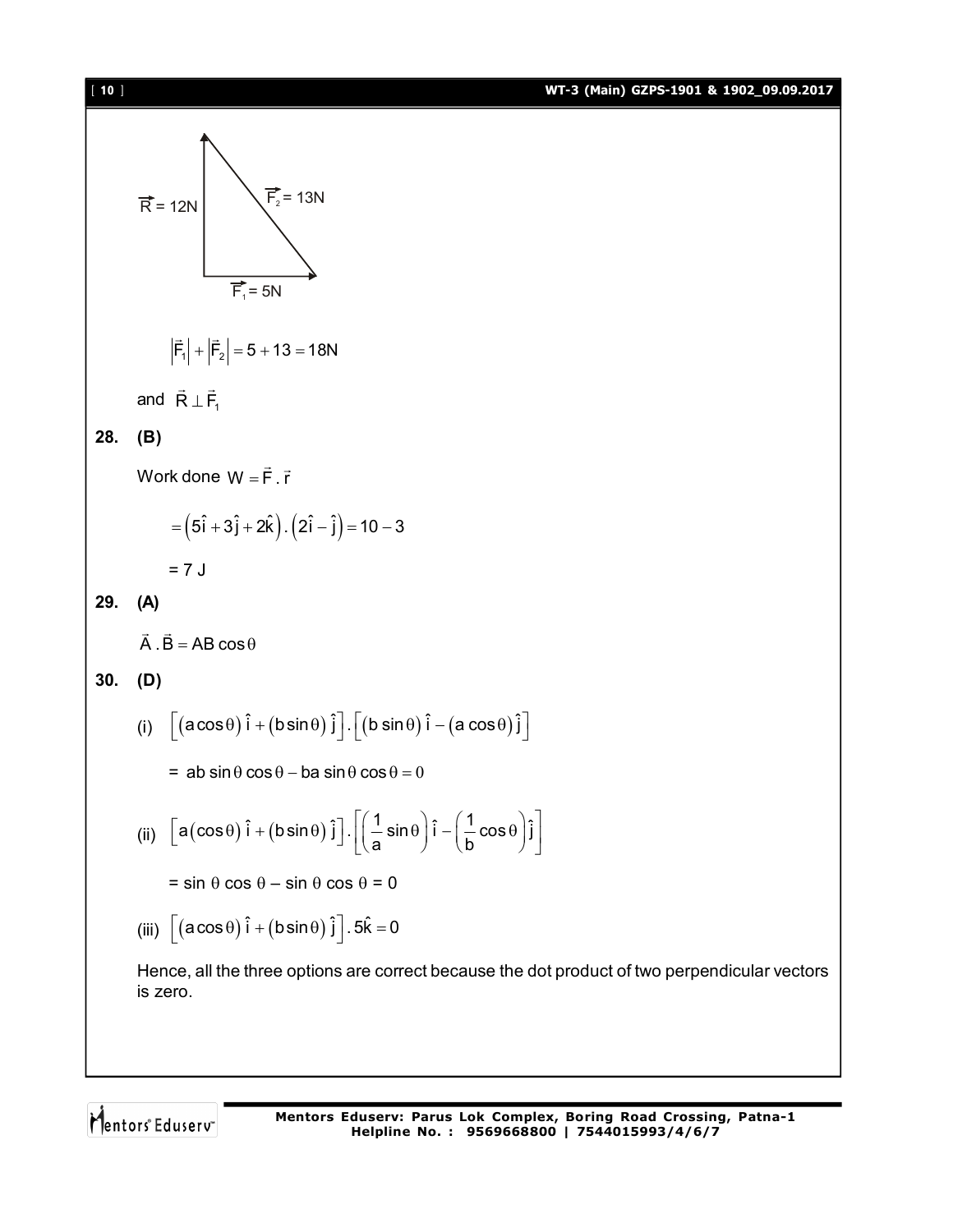**WT-3 (Main) GZPS-1901 & 1902\_09.09.2017** [ **11** ]

# **CHEMISTRY**

**31. (C)** Moles of  $Mg =$ Moles of Al = 2  $\therefore$  Mass of Mg atoms = 2 x 24 g = 48 g **32. (B)** Moles of H<sub>2</sub>O = 2 x moles of BaCl<sub>2</sub> . 2H<sub>2</sub>O = 2 ×  $\frac{488}{244}$  = 4 **33. (B)** A B  $\frac{d_A}{d_B} = 2$  $\Rightarrow \frac{\mathsf{v}.\mathsf{v}}{\mathsf{V}\mathsf{D}}$ B  $\frac{\mathsf{V.D}_\mathsf{A}}{\mathsf{V.D}_\mathsf{B}} = 2$  $\therefore \quad \frac{\text{V.D}_\text{A}}{20} = 2$  $\implies$  V.D<sub>A</sub> = 40 **34. (D)**  $\cdot$  5 moles of O<sub>2</sub> require 4 moles of NH<sub>3</sub> ∴ 6.8 g of NH<sub>3</sub> =  $\frac{6.8}{17}$  = 0.4 moles **35. (A)** Zn is the L.R.  $\therefore$  Mole of ZnFeS<sub>2</sub> formed = 2 **36. (C)**  $\mathrm{C}_{\mathsf{x}}\mathrm{H}_{\mathsf{y}} \rightarrow \mathrm{CO}_{2}$  +  $\mathrm{H}_{2}\mathrm{O}$  3.08g 0.72g 0.07 mole 0.04 mole  $C : H = .07 : 2 \times .04$  $= 7 : 8$ Formula =  $C_7H_8$ **37. (C)** Relative density w.r.t oxygen = 2.22 Mol wt. =  $32 \times 2.22 = 71.04$ .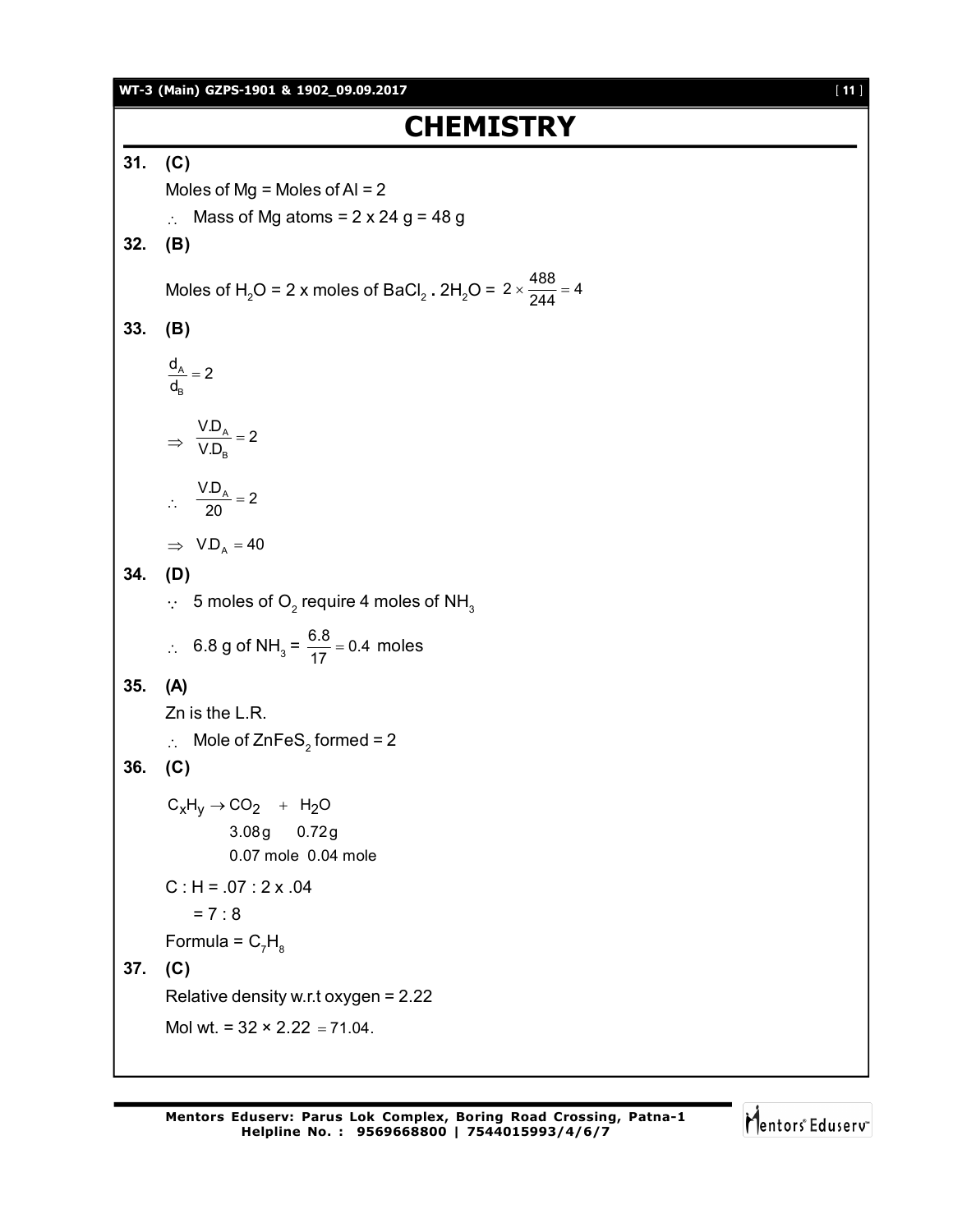[ **12** ] **WT-3 (Main) GZPS-1901 & 1902\_09.09.2017 38. (C)**  $4PH_3 \longrightarrow P_4 + 6H_2$ 100ml  $\frac{1}{4}$  × 100  $\cdot \frac{6}{4}$  × 100 25ml 150ml Vol of gases (Product) = 175 Change in Volume =  $175 - 100 = + 75$  ml. **39. (C)** Let us 100 g Fe is taken. Weight increase due to addition of oxygen.  $4Fe + 3O<sub>2</sub> \longrightarrow 2Fe<sub>2</sub>O<sub>3</sub>$  10 g  $\frac{10}{32}$  × mole Mole of Fe reacted =  $\frac{4}{3} \times \frac{10}{32} = \frac{10}{24}$ mole  $=\frac{10}{24} \times 56 = 23.33.$ **40. (A)**  $H_2P_2O_7$  = 2 mole O atom = 7×2 = 14 mole  $H_2O = 54$  gm = 3 mole, O atom =  $3 \times 1 = 3$  mole  $H<sub>2</sub>SO<sub>4</sub>$  = 98 gm = 1 mole O atom = 4  $\times$  1 = 4 mole. Total O atom = 21 mole Mole of  $O_3 = 7$  mole. **41. (A)** V.D. of  $O_3 = \frac{48}{2} = 24$ V.D. of CH<sub>4</sub> =  $\frac{16}{2}$  = 8 Ratio =  $\frac{24}{8}$  = 3. **42. (A)**  $2^{200}$ <sub>3</sub>  $7 \cdot 9$ <sub>2</sub>  $7 \cdot 2$  $(276)$   $2^{2}$  $\mathsf{Ag}_2\mathrm{CO}_3 \xrightarrow{\phantom{a}\Delta\phantom{}} \mathsf{Ag}_2\mathrm{O} \xrightarrow{\phantom{a}\Delta\phantom{}} 2\mathsf{Ag} + \frac{1}{2}\mathrm{O}$  $\stackrel{\Delta}{\longrightarrow}$  Ag<sub>2</sub>O  $\stackrel{\Delta}{\longrightarrow}$  2Ag +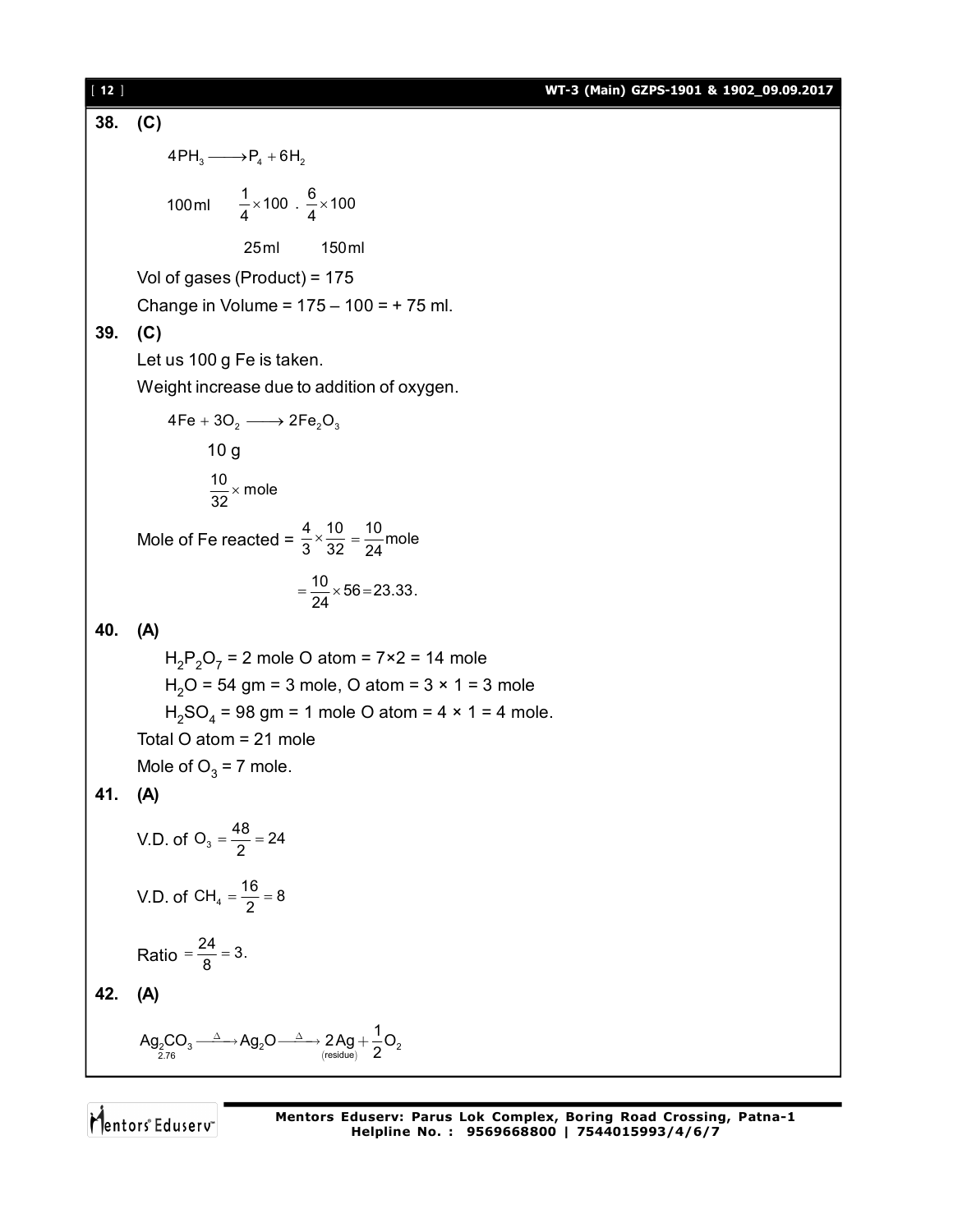### **WT-3 (Main) GZPS-1901 & 1902\_09.09.2017** [ **13** ]

 $Ag<sub>2</sub>O$  is thermally unstable and decomposes on heating liberating oxygen. Mol. wt. of Ag $_2$ CO $_3$  = 108 × 2 + 12 + 16 × 3 = 276 g  $\therefore$  276 g of Ag<sub>2</sub>CO<sub>3</sub> on heating gives residue = 2 × 108 = 216 g of Ag ∴ 2.76 of Ag<sub>2</sub>CO<sub>3</sub> on heating gives  $=\frac{216}{276} \times 2.76 = 2.16$ gof Ag. **43. (D)** Two fix element should be taken and they must form multiple product. **44. (C) 45. (A) 46. (B) 47. (A)** In 100 ml of given coal gas contain H<sub>2</sub> = 50 ml, CH<sub>4</sub> = 30 ml, CO = 14 ml, C<sub>2</sub>H<sub>4</sub> = 6 ml  $H_2(g) + \frac{1}{2}O_2(g) = H_2O(\ell)$ 50 ml 25 ml 50 ml  $CH_4(g) + 2O_2(g) = CO_2(g) + 2H_2O(\ell)$ 30 ml 60 ml 30 ml 60 ml  $CO(g) + \frac{1}{2}O_2(g) = CO_2(g)$ **48. (A)**  $3\text{Mg} + 2\text{NH}_3 \longrightarrow \text{Mg}_3\text{N}_2 + 3\text{H}_2$ mole  $\frac{48}{24}$  = 2  $\frac{34}{17}$  = 2  $\therefore$  mass of Mg<sub>3</sub>N<sub>2</sub> = 1  $\frac{1}{3}$  × 2 × (3 × 24 + 28) = 200 3 **49. (C)** Let % mole of <sup>26</sup>Mg be X 100  $(21 - X)25 + 26x + 79 \times 24$ = 24.31  $X = 10 \%$ **50. (C)**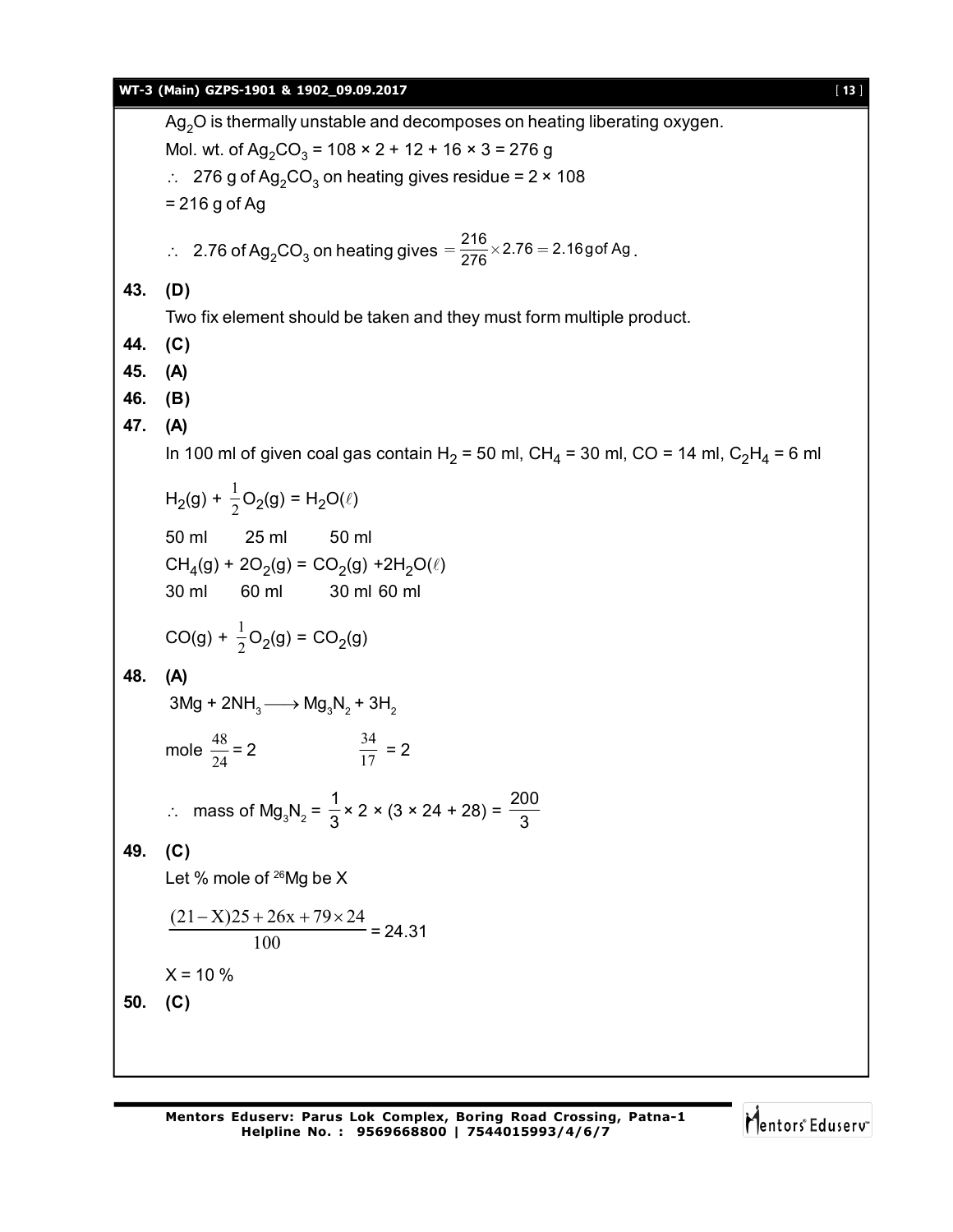| i 14 i | WT-3 (Main) GZPS-1901 & 1902 09.09.2017 |  |
|--------|-----------------------------------------|--|
|--------|-----------------------------------------|--|

**51. (D)**  $Mn<sub>2</sub>O<sub>7</sub>$ mass of Mn =  $55 \times 2 = 110$ Mass of  $O = 16 \times 7 = 112$ **52. (D)** 1 mg C<sub>4</sub>H<sub>10</sub> =  $\frac{141N}{58} \times 10^{-3}$ 58  $\frac{14N}{58}$  × 10<sup>-3</sup> atoms 1mg  $N_2 =$ 28  $\frac{2N\times10^{-3}}{20}$  atoms 1mg  $Na =$ 23  $\frac{N \times 10^{-3}}{22}$  atoms 1m H<sub>2</sub>O = 1g H<sub>2</sub>O =  $\frac{1}{18}$ 3N atoms **53. (A)** Calculate M = RTw PV Wt. of one atom =  $M/(N \times 2)$ **54. (B) 55. (D)** Mol wt of the polymer =  $3 \times 80 + 75 + 104$  n =  $315 + 104$  n  $\therefore$ 240  $\overline{(315+104n)}$  × 100 = 10.46 or 315 + 104 n = 240  $\frac{10}{0.1046}$  = 2294.5 or  $n = 19$ **56. (D) 57. (A) 58. (A) 59. (C)**  $2A + 3B \longrightarrow C + 2D$ Limiting reagent is 'B'  $n_A$  left =  $\frac{0.1}{2}$ ,  $n_C = \frac{3.1}{2}$ ,  $n_D = \frac{3.1}{2} \times 2 = \frac{6.2}{2}$  $3'$   $3'$   $3$   $3$   $3$  $=\frac{3!}{2!}$ ,  $n_c = \frac{3!}{2!}$ ,  $n_p = \frac{3!}{2!} \times 2 = \frac{3!}{2!}$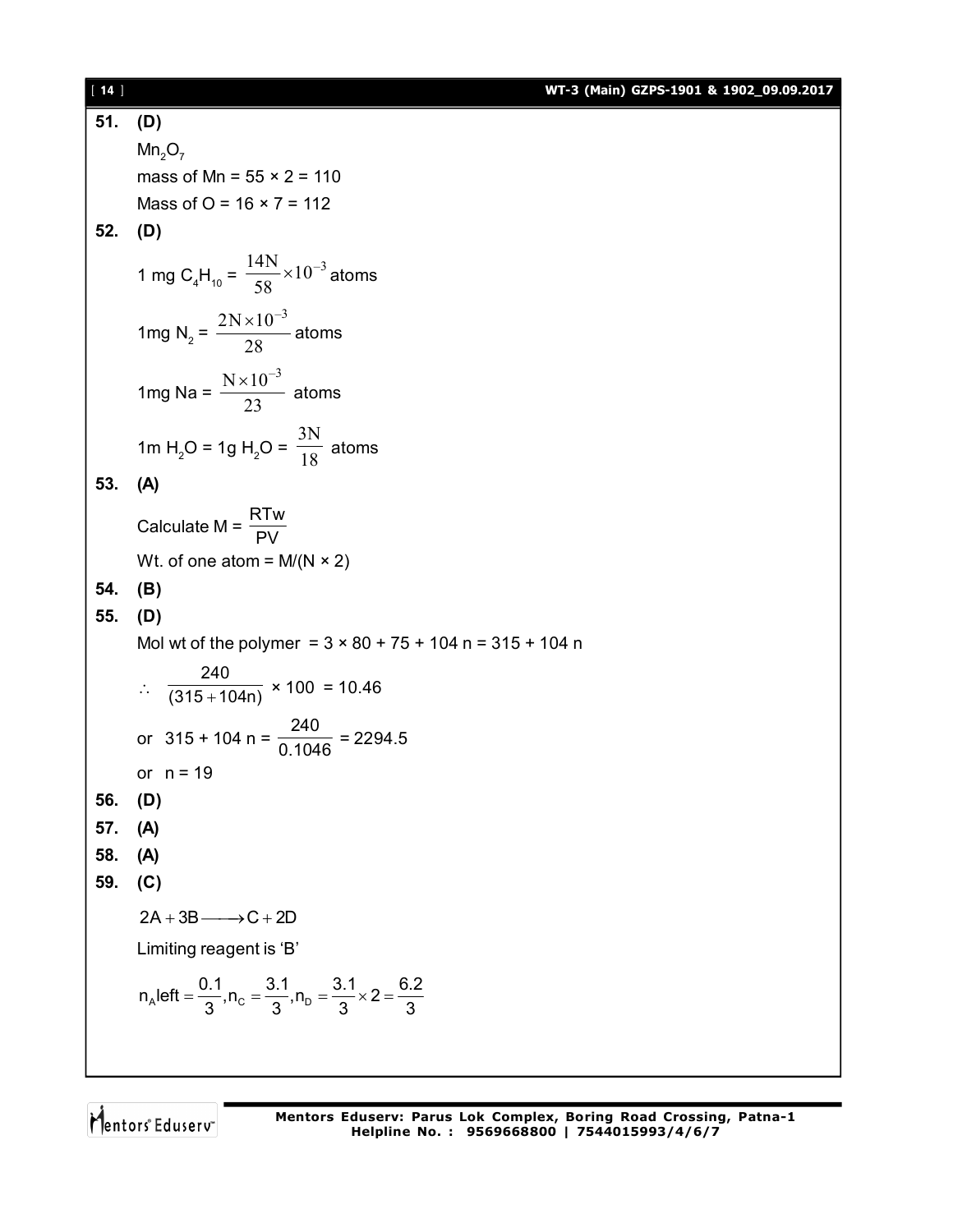## **WT-3 (Main) GZPS-1901 & 1902\_09.09.2017** [ **15** ]

Total moles = 
$$
\frac{0.1}{3} + \frac{3.1}{3} + \frac{6.2}{3} = \frac{9.4}{3}
$$
  
\nNow,  $\frac{V_{NFP}}{22.4} = \frac{9.4}{3}$   $\therefore$   $V_{NFP} = \frac{9.4}{3} \times 22.4 = 70.2L$   
\n60. (D)  
\nMnO<sub>2</sub> + 4HCl $\longrightarrow$  MnCl<sub>2</sub> + Cl<sub>2</sub> + 2H<sub>2</sub>O; L.R is HCl.  
\n61. (D)  
\n $\therefore n_{C1} = \frac{0.5}{4} = \frac{m}{M} = \frac{m}{71}, m_{C12} = \frac{71}{8} = 8.875g \approx 8.9g$   
\n**MATHEMATICS**  
\n61. (C)  
\nPut x = 1 - p in x<sup>2</sup> + px + (1 - p) = 0, then we get its root as x = 0, -1  
\n62. (C)  
\n $\left(\frac{a}{b}\right)^x = c \Rightarrow x = log_{\left(\frac{a}{b}\right)} c = \frac{log c}{log(\frac{a}{b})} = \frac{log c}{log a - log b}$   
\n63. (D)  
\nIf x<sup>2</sup> + 4x + 3 = (x + 3) (x + 1) ≥ 0, x ∈ R - (-3, -1) ....(1)  
\nThe given equation becomes x<sup>2</sup> + 6x + 8 = 0  
\n⇒ x = -2, -4 ....(2)  
\nFrom (1) and (2) ⇒ x = -4  
\nIf x<sup>2</sup> + 4x + 3 < 0, x ∈ (-3, -1) ....(3)  
\nThe equation becomes - $(x^2 + 4x + 3) + 2x + 5 = 0$   
\nor x<sup>2</sup> + 2x - 2 = 0 ⇒ x = -1 ± \sqrt{3} ....(4)  
\nFrom (3) and (4) ⇒ x = -1- $\sqrt{3}$   
\nSum of the roots = -4 + (-1- $\sqrt{3}$ ) = -5- $\sqrt{3}$ .  
\n64. (C)  
\nAccording to property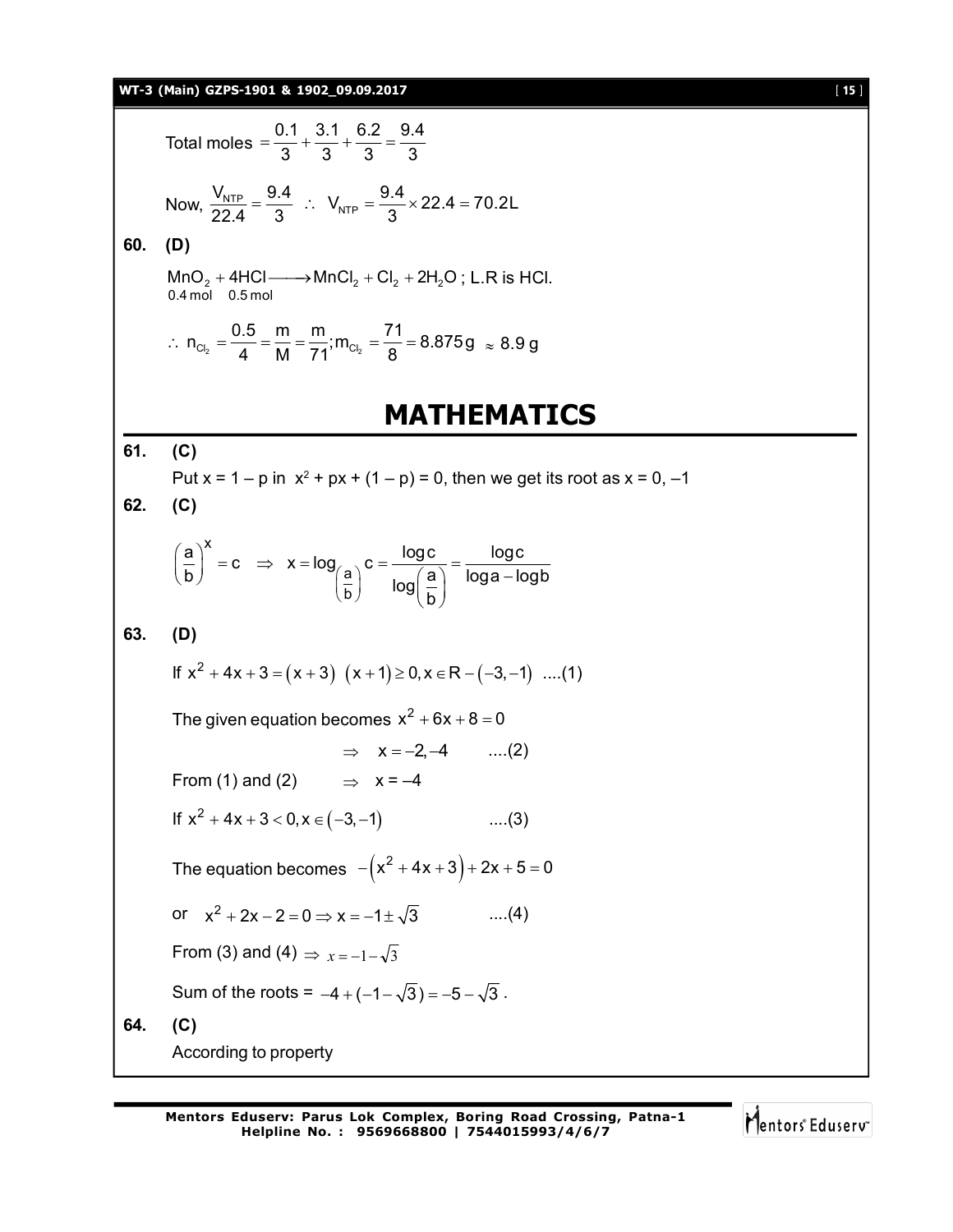# [ **16** ] **WT-3 (Main) GZPS-1901 & 1902\_09.09.2017**

$$
log_2 x \ge log_2 (x-1)
$$
  
\n⇒ log<sub>2</sub> x ≥ -log<sub>2</sub> (x-1) ⇒ log<sub>2</sub> x(x-1) ≥ 0  
\n⇒ log<sub>2</sub> x(x-1) ≥ log<sub>2</sub> 1 ⇒ x(x-1) ≥ 1 ⇒ x<sup>2</sup> - x-1 ≥ 0  
\n⇒  $\left(x - \frac{1-\sqrt{5}}{2}\right) \left(x - \frac{1+\sqrt{5}}{2}\right) ≥ 0 ⇒ x ≥ \frac{1+\sqrt{5}}{2} or x ≤ \frac{1-\sqrt{5}}{2}$   
\n(∴ log<sub>1/2</sub> (x-1) is defined only x-1>0) and log x is defined when x > 0  
\ncombining above all we get common value is  
\n $x ∈ \left[\frac{1+\sqrt{5}}{2}, ∞\right]$   
\n65. (C)  
\nFrom log<sub>100</sub> | x + y| =  $\frac{1}{2}$ , we get  $|x + y| = 100^{1/2} = 10$ .  
\nFrom log<sub>10</sub> y - log<sub>10</sub> | x| = log<sub>100</sub> 4 = log<sub>10</sub> 2, we have  
\n $\frac{y}{|x|} = 2 ⇒ y^2 = 4x^2 ⇒ x^2 + y^2 + 2xy = 100$  or  $5x^2 + 4x |x| = 100$   
\n⇒  $x = \frac{10}{3}$  for x > 0 ⇒ y =  $\frac{20}{3}$   
\nand x = -10 for x < 0 ⇒ y = 20.  
\n66. (C)  
\n $x^2 + 3x + 2 ≥ 0 ⇒ (x + 1)(x + 2) ≥ 0$   
\n⇒  $x ∈ (-∞, -2] ∪ [-1, ∞)]$   
\nCase I. x -1 < 0 ⇒ x < 1, x -1 < \sqrt{x^2 + 3x + 2} is true  
\n∴  $x ∈ (-∞, -2] ∪ [-1, 0)$   
\nCase II. if x -1 ≥ 0 ⇒ x ≥ 1  
\n $x - 1 < \sqrt{x^2 + 3x + 2}$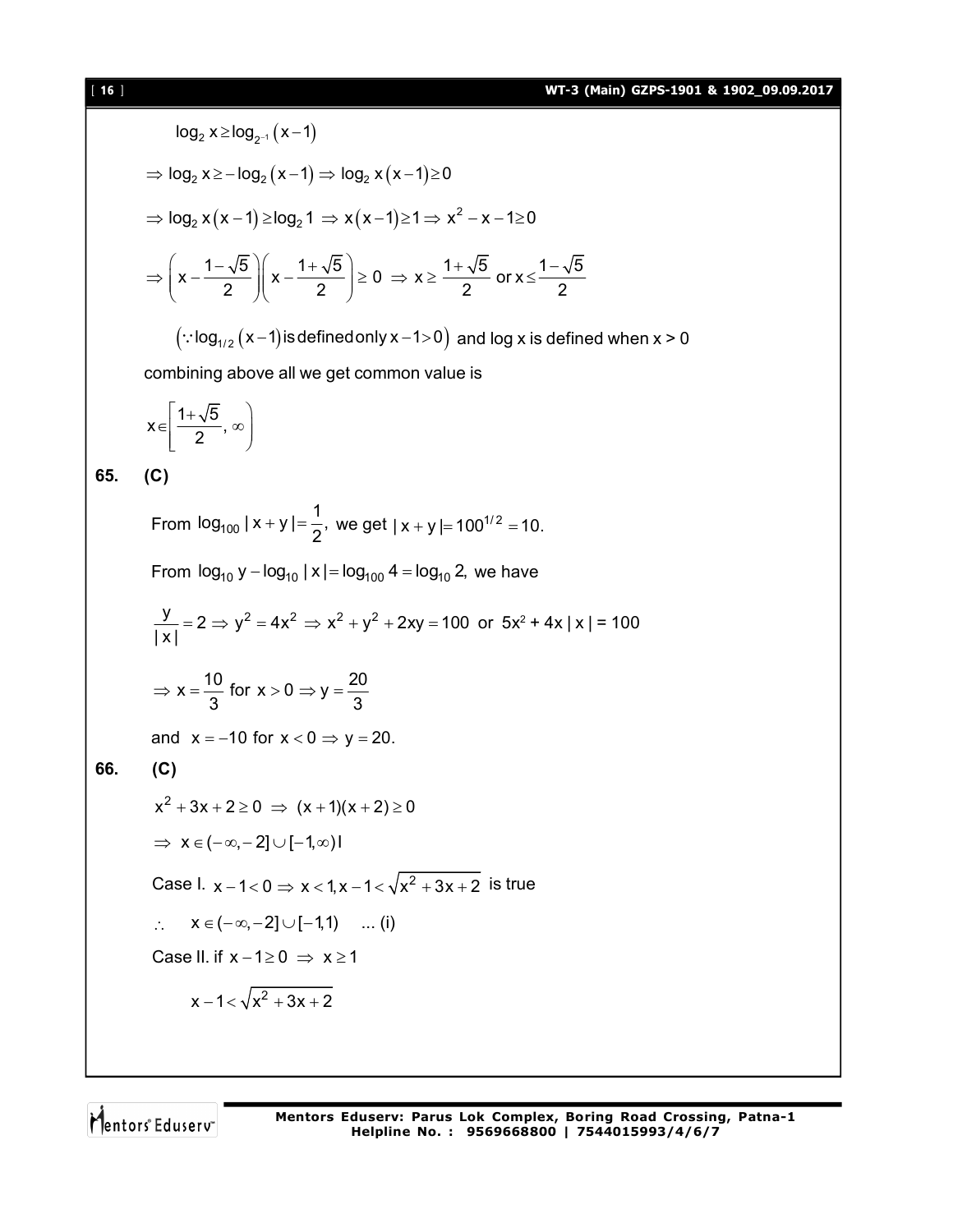$\Rightarrow$  x<sup>2</sup> - 2x + 1 < x<sup>2</sup> + 3x + 2  $\Rightarrow$  5x + 1 > 0  $\Rightarrow$  x > - $\frac{1}{5}$ 5  $\Rightarrow$  5x + 1 > 0  $\Rightarrow$  x > -- $\therefore$   $X \in [1, \infty)$  ... (ii) From (i) and (ii)  $x \in (-\infty, -2] \cup [-1, \infty)$ **67. (B)** We find the expression for the intervals  $(-\infty,1)$ , [1, 2), [2, 7), [7,  $\infty$ ) respectively.  $4x + 31$ ,  $x < 1$  $f(x) = \begin{cases} 27, & 1 \le x \le 2 \\ 27, & 22 \le x \le 2 \end{cases}$  $6x + 39$ ,  $2 < x < 7$  $4x - 31$ ,  $x \ge 7$  $\begin{cases} -4x + 31, & x < 7 \end{cases}$  $=\begin{cases} 27, & 1 \le x \le 2 \\ 6x + 30, & 3 \le x \le 2 \end{cases}$  $\begin{vmatrix} -6x + 39 & 2 < x < 1 \end{vmatrix}$  $\begin{cases} 4x - 31, & x \ge 7 \end{cases}$ For  $1 \le x \le 2$ ,  $f(x) = 27$  (i.e. constant) **68. (C)**  $x^2 - x < 0$   $\Rightarrow$   $x(x-1) < 0$   $\Rightarrow$   $0 < x < 1$ **69. (B)** Using wavy curve method : –ve –8 +ve –2 –ve 1 –ve 7 +ve –∞<del>← – 0 – – ● – – – – – – – –</del> ∞  $\therefore$   $x \in (-\infty, -8) \cup [-2, 1] \cup (1, 7)$ i.e.,  $x \in (-\infty, -8) \cup [-2, 7)$ **70. (D)** Using wavy curve method and the fact that  $x = 0$  and 3 are the repeated roots of x(e<sup>x</sup> –1) $(x+2)(x-3)^2 \le 0$  we get the sign scheme of the given expression as – + + + –2 0 3 Thus complete solution is  $x \in (-\infty, -2] \cup \{0, 3\}$ **71. (D)**  $|x| \left( \frac{1+|x|}{x^2 + |x|} \right) \le 0 \Rightarrow x = 0$  $x^2 + x + 1$  $\left(\frac{1+|x|}{x^2+x+1}\right) \le 0 \Rightarrow x=0$ **72. (A)**  $2x - x^2 + 11 \ge x^2 + 2x + 3$  $2x^2 - 8 < 0$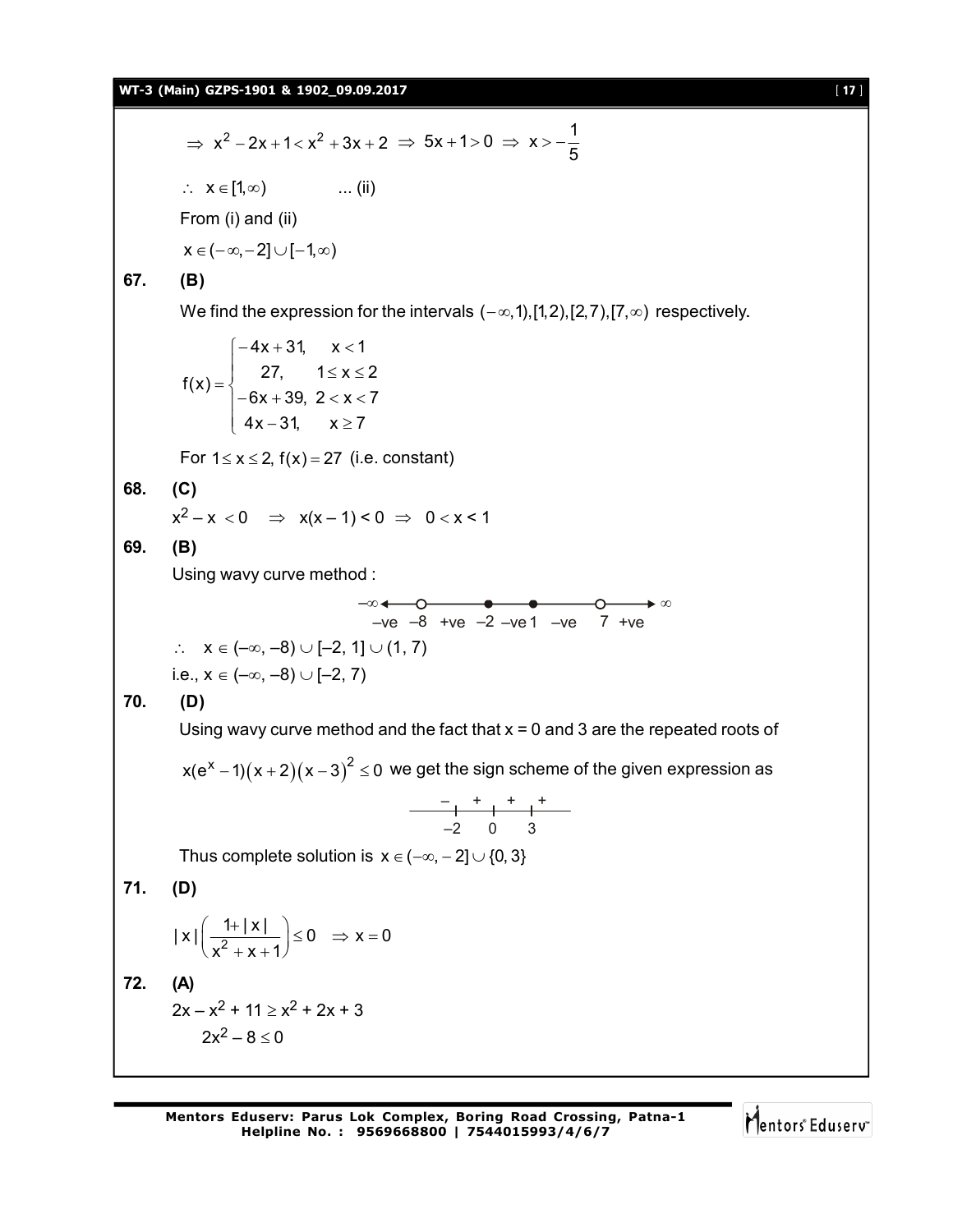# [ **18** ] **WT-3 (Main) GZPS-1901 & 1902\_09.09.2017**

$$
x^{2}-4\leq 0
$$
\nx ∈ [-2, 2]  
\n73. (C)  
\n8-|x|≥4 ⇒ |x|-4≤0 ⇒ x ∈ [-4, 4]  
\n74. (B)  
\nx<sup>2</sup>-3x≥0 ⇒ x ∈ (-∞, 0] ∪ [3, ∞)  
\nor  
\nx-2≥0  
\n⇒ x ∈ [2, ∞)  
\nx<sup>2</sup>-3x≥(x-2)<sup>2</sup>  
\n⇒ x ∈ [4, ∞)  
\nAns. x ∈ (-∞, 0] ∪ [4, ∞)  
\n75. (D)  
\n1≤|3-x|≤2  
\n⇒ x ∈ (-∞, 2] ∪ [4, ∞)  
\nAns. x ∈ (-∞, 2] ∪ [4, ∞)  
\nAns. x ∈ (1, 2] ∪ [4, 5)  
\nAns. x ∈ (1, 2] ∪ [4, 5)  
\n76. (B)  
\nx<sup>2</sup>-4x≥0 ⇒ x ∈ (-∞, 0] ∪ [4, ∞)  
\nx-3>0 ⇒ x ∈ (3, ∞)  
\nx<sup>2</sup>-4x< x<sup>2</sup>+9-6x  
\n⇒ x <  $\frac{9}{2}$  Ans. x ∈ [4, 9/2)  
\n77. (C)  
\n|x-1|-|x-2| =  $\frac{1}{2}$   
\nx ≤ 1  
\n-(x-1)+(x-2) =  $\frac{1}{2}$  | (x-1)+(x-2) =  $\frac{1}{2}$  | (x-1)-(x-2) =  $\frac{1}{2}$   
\n $-1=\frac{1}{2}$   
\nx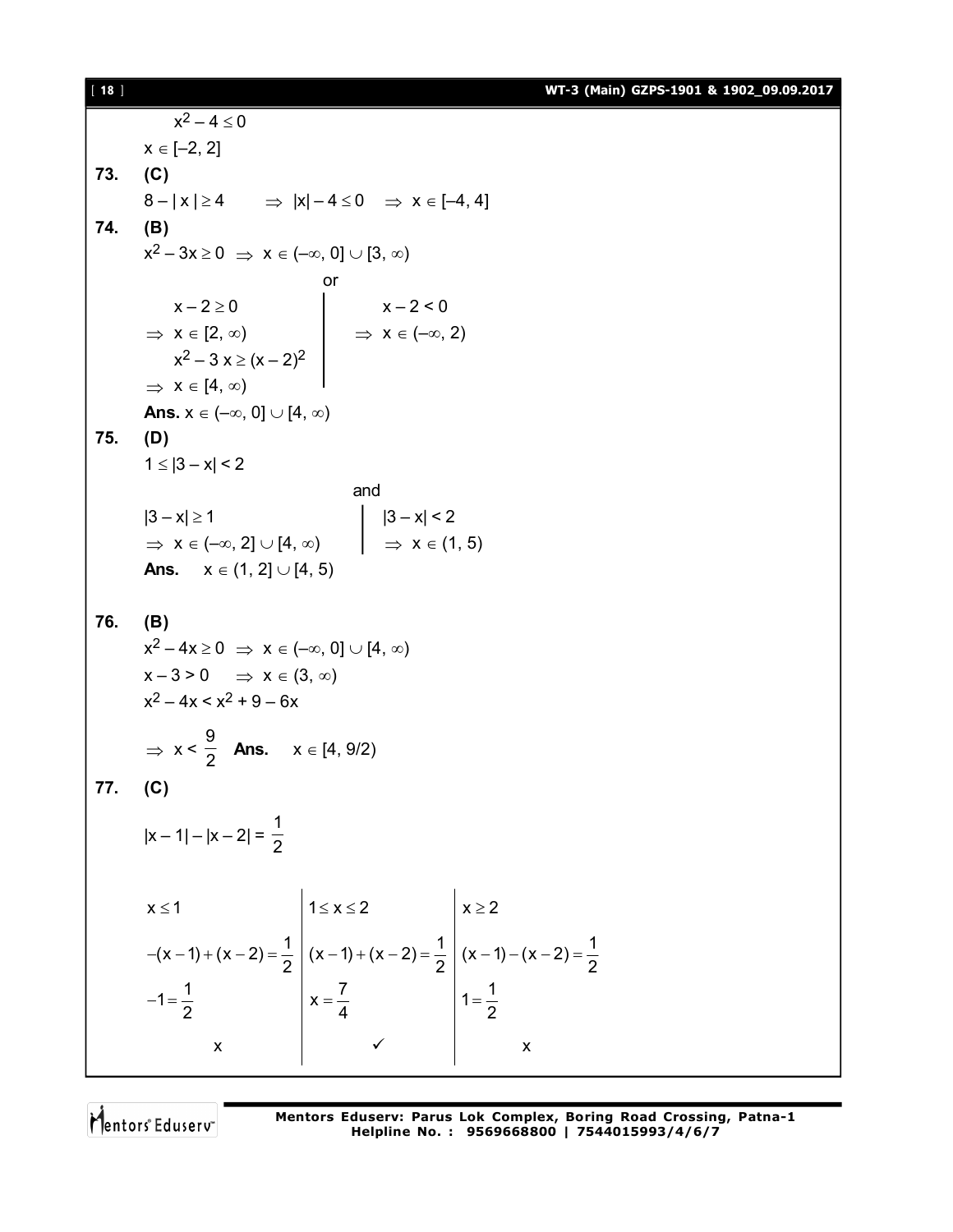## **WT-3 (Main) GZPS-1901 & 1902\_09.09.2017** [ **19** ]

**78. (B)**  $3x^2 - 10x + 3 = 0$   $\implies$  x =3, 1/3 or,  $|x - 4| = 1$   $\implies$   $x = 5, 3$ . **79. (B)**  $|x-2|-1=0$   $\Rightarrow$   $x = 1, 3$  (But  $x \ne 1$ )  $|x - 1| = 1$   $\implies$   $x = 2, 0$ **80. (C)**  $\frac{x-2}{x-2} \ge 0$   $\Rightarrow \frac{x-2}{x-2} \le 0$   $\Rightarrow x \in \left(\frac{1}{2}, 2\right)$  $\frac{x-2}{1-2x} \ge 0$   $\Rightarrow$   $\frac{x-2}{2x-1} \le 0$   $\Rightarrow$   $x \in \left(\frac{1}{2}, 2\right)$ **81. (A)**  $x-3>0$   $\Rightarrow$   $x>3$  and  $x-2>0$   $\Rightarrow$   $x>2$  $\Rightarrow$  x > 3 **82. (C)** According to property  $|f(x)| = -f(x)$ , then  $f(x) \le 0$  $|x-1| |x-2| = -(x-2)(x-1) \Rightarrow (x-1)(x-2) \le 0 \Rightarrow 1 \le x \le 2$  $\therefore$  Option (C) is correct. **83. (B)**  $B \cap (A \cup B) = B$ **84. (C) 85. (A)**  $(A')' = A$  $\therefore A \cap A = A$ **86. (A)** Solve the inequations  $x^2 - 3x + 2 \le 0$  and  $2x^2 - 3x - 5 \ge 0$  $\Rightarrow$  1  $\le$  x  $\le$  2 and x  $\le$  -1 or x  $\ge$ 5 2  $\therefore$   $X \in \phi$ **87. (B)**  $\Rightarrow$  2x - 3  $\in$  [-4, -3)  $\cup$  (3,4]  $2x \in [-1,0) \cup (6,7]$